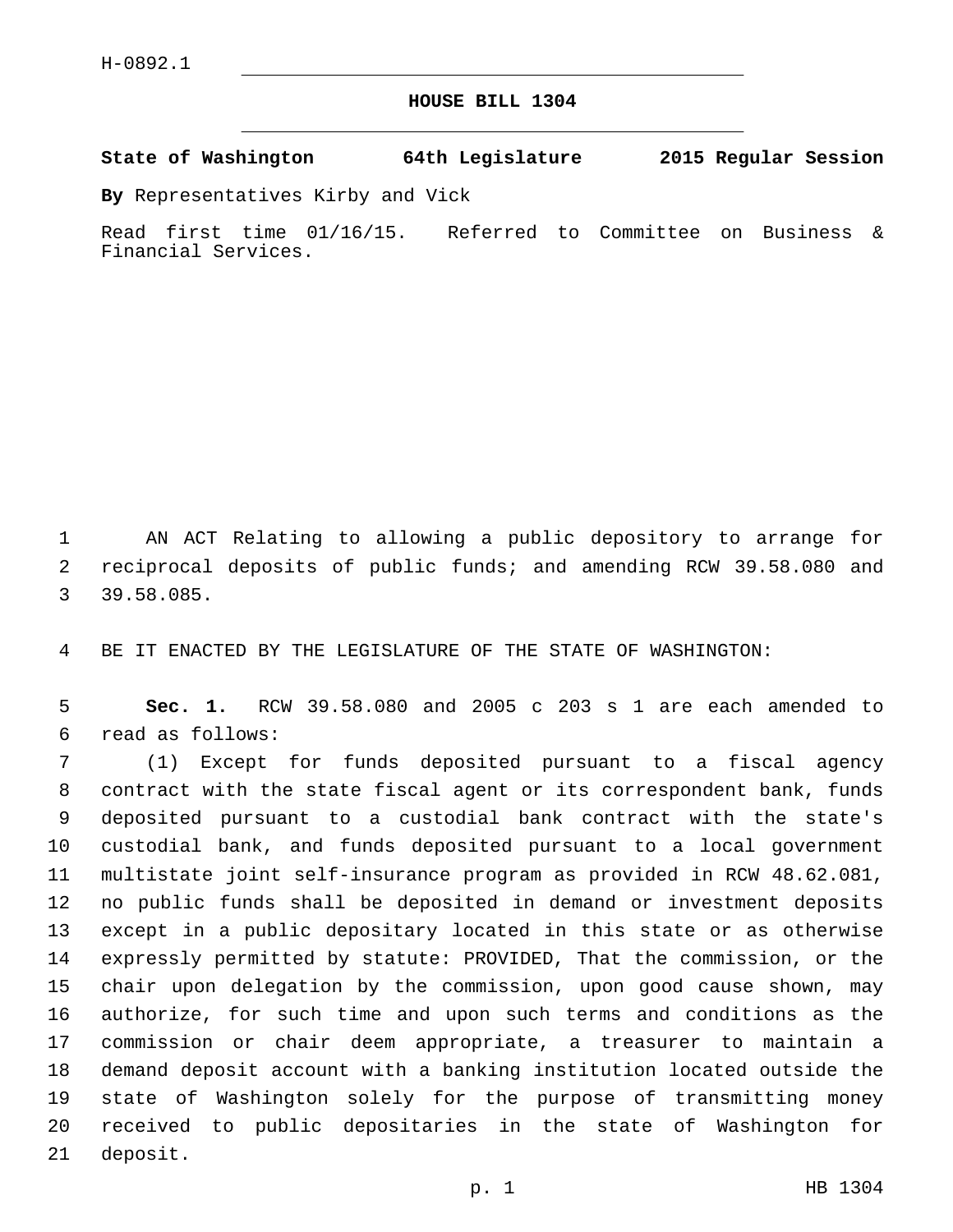(2) Notwithstanding subsection (1) of this section, the commission, or the chair upon delegation by the commission, upon good cause shown, may authorize, for that time and upon the terms and conditions as the commission or chair deems appropriate, a treasurer to maintain a demand deposit account with a banking institution located outside the state of Washington for deposit of certain higher education endowment funds, for a specified instructional program or research project being performed outside the state of Washington.

 (3) Notwithstanding subsection (1) of this section, public funds may be deposited in institutions located outside of Washington state if the following conditions are met:

 (a) The funds must initially be deposited in a public depositary 13 selected by the state or local government that is located in the 14 state of Washington;

 (b) The selected Washington state public depositary must arrange 16 for the funds to be deposited in one or more federally insured banks 17 or savings and loan associations, including out-of-state institutions, for the account of the state or local government;

 (c) The full amount of the principal and any accrued interest of each deposit of funds into a depositary pursuant to (b) of this 21 subsection must be insured by an agency of the federal government;

 (d) The public depositary selected under (a) of this subsection must act as a custodian for the state or local government with 24 respect to any deposits made pursuant to (b) of this subsection; and (e) On the same date that the state or local government funds are deposited, the selected public depositary must receive deposits from customers of other financial institutions, which may include out-of- state institutions, in an amount equal to or greater than the amount of the funds initially deposited by the state or local government.

 **Sec. 2.** RCW 39.58.085 and 2005 c 203 s 2 are each amended to 31 read as follows:

 (1)(a) The commission, or the chair upon delegation by the commission, may authorize state and local governmental entities to establish demand accounts in out-of-state and alien banks in an aggregate amount not to exceed one million dollars. No single governmental entity shall be authorized to hold more than fifty 37 thousand dollars in one demand account.

 (b) The governmental entities establishing such demand accounts shall be solely responsible for their proper and prudent management